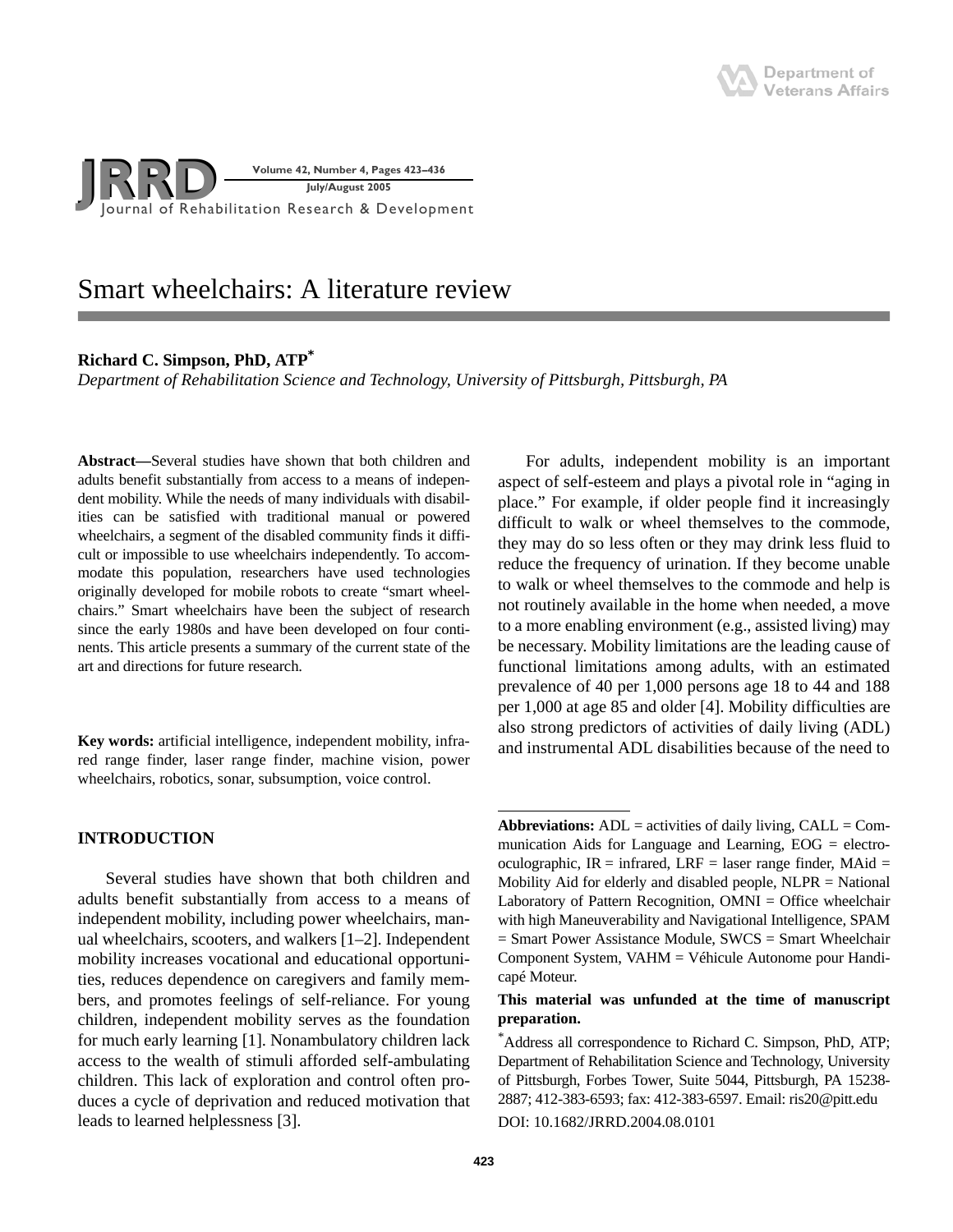move to accomplish many of these activities. In addition, impaired mobility often results in decreased opportunities to socialize, which leads to social isolation, anxiety, and depression. For example, 31 percent of persons with major mobility difficulties reported being frequently depressed or anxious, compared with only 4 percent of persons without mobility difficulties [5].

While the needs of many individuals with disabilities can be satisfied with traditional manual or powered wheelchairs, a segment of the disabled community finds it difficult or impossible to use wheelchairs independently. This population includes, but is not limited to, individuals with low vision, visual field reduction, spasticity, tremors, or cognitive deficits. These individuals often lack independent mobility and rely on a caregiver to push them in a manual wheelchair.

To accommodate this population, several researchers have used technologies originally developed for mobile robots to create "smart wheelchairs." A smart wheelchair typically consists of either a standard power wheelchair to which a computer and a collection of sensors have been added or a mobile robot base to which a seat has been attached. Smart wheelchairs have been designed that provide navigation assistance to the user in a number of different ways, such as assuring collision-free travel, aiding the performance of specific tasks (e.g., passing through doorways), and autonomously transporting the user between locations.

A recent survey indicated that clinicians have a strong desire for the services that a smart wheelchair can offer [6]. Significant survey results included:\*

- Clinicians indicated that 9 to 10 percent of patients who receive power wheelchair training find it extremely difficult or impossible to use the wheelchair for ADL.
- When asked specifically about steering and maneuvering tasks, the percentage of patients who reported these tasks difficult or impossible jumped to 40 percent.
- Eighty-five percent of responding clinicians reported seeing some number of patients each year who cannot use a power wheelchair because they lack the requisite motor skills, strength, or visual acuity. Of these clinicians, 32 percent (27% of all respondents) reported seeing at least as many patients who cannot use a power wheelchair as who can.

• Nearly half of patients unable to control a power wheelchair by conventional methods would benefit from an automated navigation system according to the clinicians who treat them.

Smart wheelchairs have been the subject of research since the early 1980s and have been developed on four continents. This article presents a summary of the current state of the art and directions for future research. Because of the wealth of publications and projects, a single reference is provided for each system named† in the article, with an extensive bibliography provided in the **[Appendix](http://www.vard.org/jour/05/42/4/pdf/simpson-append.pdf)** (available online only at http://www.vard.org/jour/jourindx.htm).

# **DISTINGUISHING FACTORS OF SMART WHEELCHAIRS**

**Table 1** lists the smart wheelchairs that were identified by a search of the literature. Pictures of several of these smart wheelchairs are provided in **Figure**. As shown in the **[Appendix Table](http://www.vard.org/jour/05/42/4/pdf/simpson-appen-table.pdf)** (available online only), the features of each smart wheelchair can be described in numerous ways and several of these are examined in more detail in the following:

## **Form Factor**

One obvious way to classify smart wheelchairs is form factor. Early smart wheelchairs (e.g., Véhicule Autonome pour Handicapé Moteur [VAHM] [7], Mister Ed [8]) were actually mobile robots to which seats were added. The majority of smart wheelchairs that have been developed to date have been based on heavily modified, commercially available power wheelchairs (e.g., NavChair [9], Office wheelchair with high Maneuverability and Navigational Intelligence [OMNI] [10], Mobility Aid for elderly and disabled people [MAid] [11], SENARIO [12]); a smaller number of smart wheelchairs (e.g., Smart Wheelchair Component System [SWCS] [13], Smart Power Assistance Module [SPAM] [14], Hephaestus [15], TinMan [16], Siamo [17]) have been designed as "add-on" units that can be attached to and removed from the underlying power wheelchair.

<sup>†</sup> In cases where a smart wheelchair is unnamed, or named "smart wheelchair" or "intelligent wheelchair" or "robotic wheelchair," the name of the lead organization associated with the smart wheelchair is used.

<sup>\*</sup>The bulleted items are quoted directly from the article.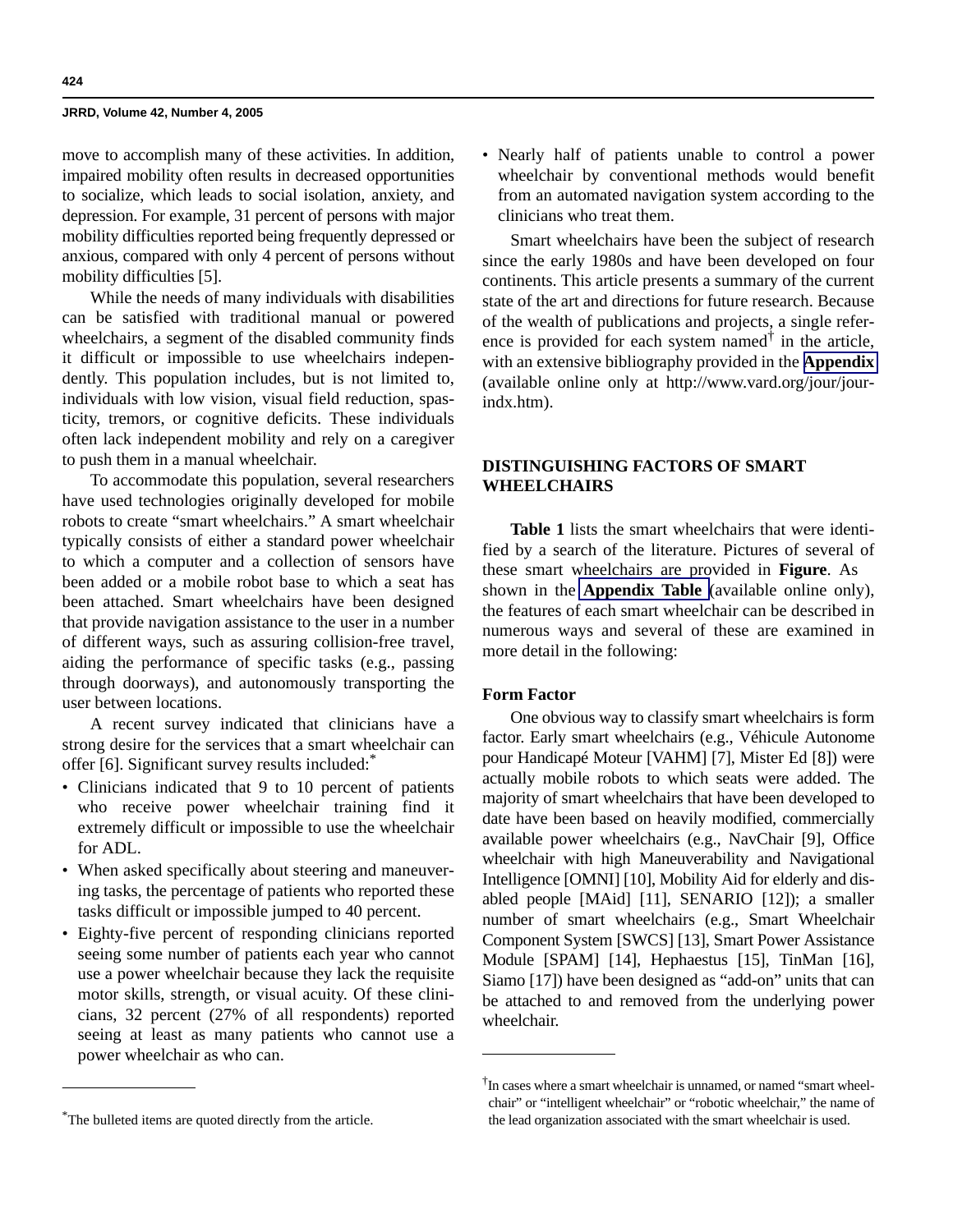# **Table 1.**

Smart wheelchairs reported in literature.

| <b>Smart Wheelchair</b>                                           | <b>Publication</b><br><b>Date Range</b> | <b>Description/URL</b>                                                                                                                                                                                                                                                                                                                                                                                                                                                                                                                                                                                                                                                                                                                                                                                                                                                                                                                                                                                                                                                                                           |  |  |  |
|-------------------------------------------------------------------|-----------------------------------------|------------------------------------------------------------------------------------------------------------------------------------------------------------------------------------------------------------------------------------------------------------------------------------------------------------------------------------------------------------------------------------------------------------------------------------------------------------------------------------------------------------------------------------------------------------------------------------------------------------------------------------------------------------------------------------------------------------------------------------------------------------------------------------------------------------------------------------------------------------------------------------------------------------------------------------------------------------------------------------------------------------------------------------------------------------------------------------------------------------------|--|--|--|
| Automated-Guided Wheelchair<br>NEC Corporation, Japan             | 1992                                    | Follows tracks laid out with magnetic ferrite marker tape. Uses IR sensors to stop when obstacles detected in its<br>path.                                                                                                                                                                                                                                                                                                                                                                                                                                                                                                                                                                                                                                                                                                                                                                                                                                                                                                                                                                                       |  |  |  |
| Autonomous Wheelchair Arizona<br>State University, U.S.           | 1986                                    | Uses machine vision to identify landmarks and center wheelchair in hallway.                                                                                                                                                                                                                                                                                                                                                                                                                                                                                                                                                                                                                                                                                                                                                                                                                                                                                                                                                                                                                                      |  |  |  |
| CHARHM CDTA, Algeria                                              | 1996                                    | Chair navigates autonomously to location in environment based on internal map and information from machine vision.                                                                                                                                                                                                                                                                                                                                                                                                                                                                                                                                                                                                                                                                                                                                                                                                                                                                                                                                                                                               |  |  |  |
| <b>COACH French Atomic Energy</b><br>Commission, France           | 1993                                    | Provides obstacle avoidance and follows walls. Unclear how active operating mode is chosen.                                                                                                                                                                                                                                                                                                                                                                                                                                                                                                                                                                                                                                                                                                                                                                                                                                                                                                                                                                                                                      |  |  |  |
| CWA (Manual) National Univer-<br>sity of Singapore, Singapore     | 2002                                    | Uses dead reckoning to keep wheelchair on prescribed path. User can leave path to avoid obstacles, and controls speed<br>of wheelchair along path. Path can be defined with GUI or by walkthrough. Torque sensors in pushrims sense user<br>input. Small motorized wheels apply force to regular manual wheelchair wheels. http://guppy.mpe.nus.edu.sg/~eburdet                                                                                                                                                                                                                                                                                                                                                                                                                                                                                                                                                                                                                                                                                                                                                  |  |  |  |
| CWA (Power) National Univer-<br>sity of Singapore, Singapore      | 2002                                    | Uses dead reckoning to keep wheelchair on prescribed path. User can leave path to avoid obstacles, and controls<br>speed of wheelchair. Path can be defined with GUI or by walkthrough. http://guppy.mpe.nus.edu.sg/~eburdet                                                                                                                                                                                                                                                                                                                                                                                                                                                                                                                                                                                                                                                                                                                                                                                                                                                                                     |  |  |  |
| <b>CCPWNS University of Notre</b><br>Dame, U.S.                   | 1994-2000                               | User can automatically reproduce routes taught to system by manually driving wheelchair from starting point to<br>goal point. Uses machine vision to identify landmarks in environment. No obstacle avoidance mode.<br>http://www.nd.edu/~ame/facultystaff/Skaar%2CSteven.html#SkaarResearch3                                                                                                                                                                                                                                                                                                                                                                                                                                                                                                                                                                                                                                                                                                                                                                                                                    |  |  |  |
| Hephaestus TRAC Labs, U.S.                                        | 1999-2002                               | Provides obstacle avoidance. Compatible with multiple brands of wheelchairs and does not require any modifi-<br>cations to underlying power wheelchair.                                                                                                                                                                                                                                                                                                                                                                                                                                                                                                                                                                                                                                                                                                                                                                                                                                                                                                                                                          |  |  |  |
| INCH Yale University, U.S.                                        | 1989                                    | Very early attempt that used small robot that drove like a wheelchair. Used sonar to avoid obstacles and drop-offs.                                                                                                                                                                                                                                                                                                                                                                                                                                                                                                                                                                                                                                                                                                                                                                                                                                                                                                                                                                                              |  |  |  |
| <b>INRO FH Ravensburg-</b><br>Weingarten, Germany                 | 1998                                    | Provides autonomous navigation (indoors and out) and wheelchair convoying.                                                                                                                                                                                                                                                                                                                                                                                                                                                                                                                                                                                                                                                                                                                                                                                                                                                                                                                                                                                                                                       |  |  |  |
| Intelligent Wheelchair System<br>Osaka University, Japan          | 1998-2003                               | Has two cameras, one facing toward user, second facing forward. User provides input to system with head gestures,<br>interpreted by inward-facing camera. Outward-facing camera tracks targets and allows user to control wheelchair with<br>gestures when out of wheelchair. Shares navigation with user (obstacle avoidance). Response to user input (facial ges-<br>tures) adapts based on wheelchair's surroundings. Dead reckoning and a metric map first used to drive adaptation, then<br>used sonar to identify environmental features. Provides target-tracking feature. When user looks straight ahead for<br>short time, outward-facing camera identifies target and moves toward it. Outward-facing camera used to (1) identify<br>pedestrians, (2) determine where user is looking, and (3) move chair in opposite direction to avoid collision. Devel-<br>oped second prototype that uses IR sensors instead of sonar. IR sensors follow moving caregiver. Chair automatically<br>switches between modes (wall following, target tracking, obstacle avoidance) based on environment of wheelchair. |  |  |  |
| Intelligent Wheelchair University<br>of Texas at Austin, U.S.     | 1998                                    | Used as test bed for research into spatial representation and reasoning.                                                                                                                                                                                                                                                                                                                                                                                                                                                                                                                                                                                                                                                                                                                                                                                                                                                                                                                                                                                                                                         |  |  |  |
| Luoson III National Chung Cheng<br>University, Taiwan             | 1999–2000                               | Provides shared navigation assistance (obstacle avoidance) using force-feedback joystick. Can also follow<br>autonomous service robot to destination.                                                                                                                                                                                                                                                                                                                                                                                                                                                                                                                                                                                                                                                                                                                                                                                                                                                                                                                                                            |  |  |  |
| MAid RIAKP, Germany                                               | 1998-2003                               | Has two operating modes: Narrow-Area Navigation (NAN) and Wide-Area Navigation (WAN). In NAN, system<br>knows starting position and orientation and navigates to goal position and orientation. In WAN, system moves to<br>goal destination but also identifies (and avoids) moving objects in environment. Later addition was the ability to<br>follow moving objects.                                                                                                                                                                                                                                                                                                                                                                                                                                                                                                                                                                                                                                                                                                                                          |  |  |  |
| Mister Ed IBM, U.S.                                               | 1990                                    | Robot base with chair on top. Subsumption architecture for control. Groups of behaviors activated to achieve<br>specific behaviors (door passage, wall following, target tracking).                                                                                                                                                                                                                                                                                                                                                                                                                                                                                                                                                                                                                                                                                                                                                                                                                                                                                                                              |  |  |  |
| Mr. HURI Yonsei<br>University, Korea                              | 2002-2003                               | Uses machine vision to identify facial gestures from user. Can also receive input from EMG (on neck) or voice<br>commands. Uses sonar to avoid obstacles.                                                                                                                                                                                                                                                                                                                                                                                                                                                                                                                                                                                                                                                                                                                                                                                                                                                                                                                                                        |  |  |  |
| NavChair University<br>of Michigan, U.S.                          | 1993-2002                               | Prevents wheelchair from colliding with obstacles. Can automatically choose between multiple task-specific<br>operating modes.                                                                                                                                                                                                                                                                                                                                                                                                                                                                                                                                                                                                                                                                                                                                                                                                                                                                                                                                                                                   |  |  |  |
| NLPR Robotized Wheelchair Chi-<br>nese Academy of Sciences, China | 2000                                    | Uses machine vision to identify landmarks for localization. Offers several operating modes, including wall fol-<br>lowing, collision avoidance, and autonomous navigation to point on map.                                                                                                                                                                                                                                                                                                                                                                                                                                                                                                                                                                                                                                                                                                                                                                                                                                                                                                                       |  |  |  |
| <b>OMNI</b> University<br>at Hagen, Germany                       | 1995-1999                               | Omnidirectional wheelchair provides hierarchy of functionality: simple obstacle avoidance, task-specific operat-<br>ing mode (wall following, door passage), and autonomous navigation. Operating modes implemented and mecha-<br>nism of mode switching unclear. http://prt.fernuni-hagen.de/pro/omni/omni-eng.html                                                                                                                                                                                                                                                                                                                                                                                                                                                                                                                                                                                                                                                                                                                                                                                             |  |  |  |
| Orpheus National Technical<br>University of Athens, Greece        | 1996-2002                               | Either navigates autonomously to position or provides obstacle avoidance while user navigates.                                                                                                                                                                                                                                                                                                                                                                                                                                                                                                                                                                                                                                                                                                                                                                                                                                                                                                                                                                                                                   |  |  |  |
| Phaeton Northeastern<br>University, U.S.                          | 1998                                    | User controls wheelchair through deictic interface; user chooses object from video screen that wheelchair then<br>uses as target. http://faculty.olin.edu/~jcrisman/CV%20&%20Bio/NU%20Site/projects/phaeton/index.html                                                                                                                                                                                                                                                                                                                                                                                                                                                                                                                                                                                                                                                                                                                                                                                                                                                                                           |  |  |  |
| RobChair University<br>of Coimbra, Portugal                       | 1997–2002                               | Provides local obstacle-avoidance assistance. User manually switches between general collision-avoidance and<br>wall-following modes. http://www.isr.uc.pt/~gpires/frame_index.html?/~gpires/robchair/robchair.html                                                                                                                                                                                                                                                                                                                                                                                                                                                                                                                                                                                                                                                                                                                                                                                                                                                                                              |  |  |  |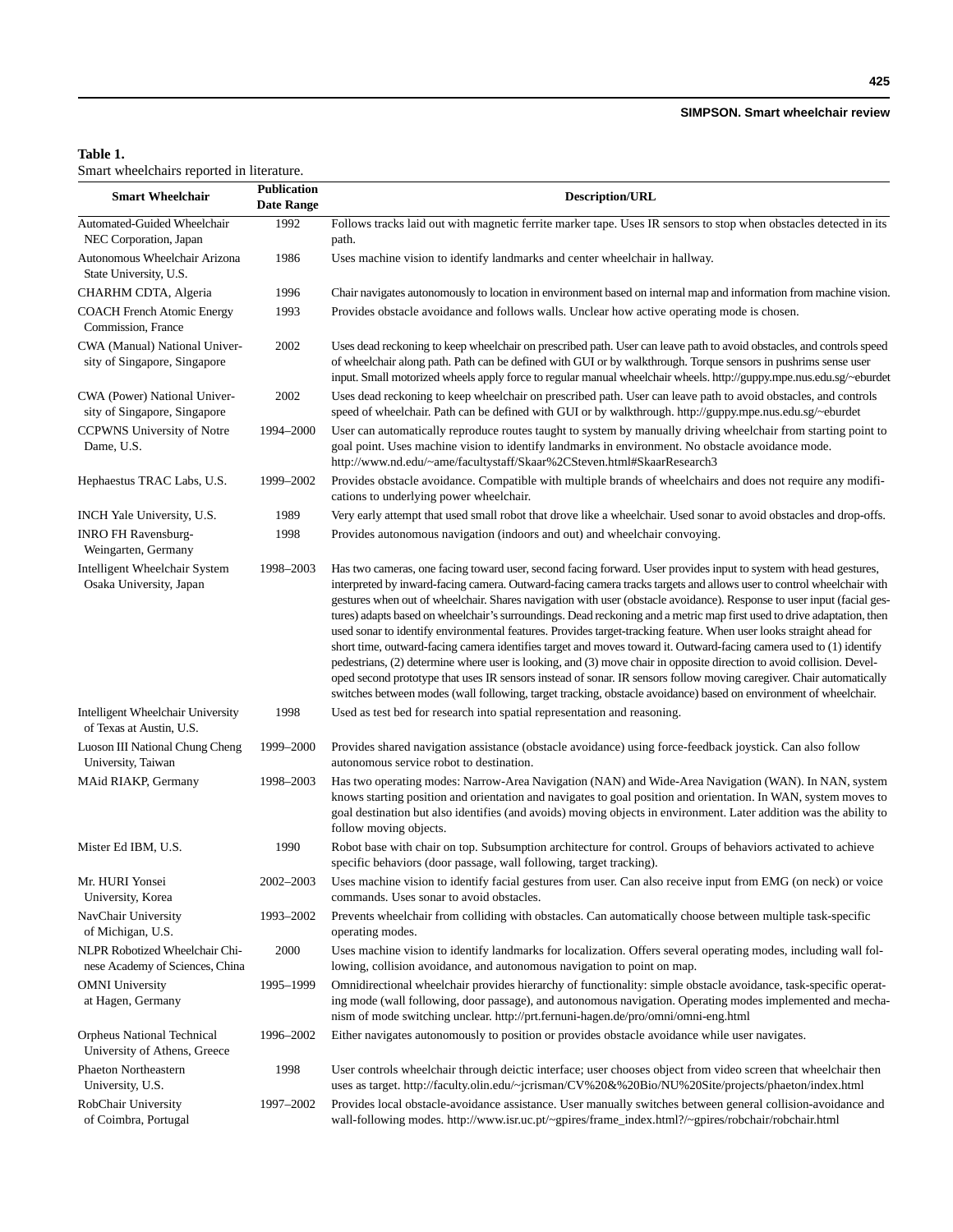## **Table 1. (Continued)**

Smart wheelchairs reported in literature.

| <b>Smart Wheelchair</b>                                      | <b>Publication</b><br><b>Date Range</b> | <b>Description/URL</b>                                                                                                                                                                                                                                                                                                                                                                                                                                                                                                                                                                                                                                                                                                                                                                                                                                                                                                                                                                                                                                                                                                                                                                                                                                                                                                                                                                                                      |  |  |
|--------------------------------------------------------------|-----------------------------------------|-----------------------------------------------------------------------------------------------------------------------------------------------------------------------------------------------------------------------------------------------------------------------------------------------------------------------------------------------------------------------------------------------------------------------------------------------------------------------------------------------------------------------------------------------------------------------------------------------------------------------------------------------------------------------------------------------------------------------------------------------------------------------------------------------------------------------------------------------------------------------------------------------------------------------------------------------------------------------------------------------------------------------------------------------------------------------------------------------------------------------------------------------------------------------------------------------------------------------------------------------------------------------------------------------------------------------------------------------------------------------------------------------------------------------------|--|--|
| Robotic Wheelchair FORTH,<br>Greece                          | 1996-2002                               | Uses panoramic (360°) camera for computer vision. Has two operating modes: obstacle avoidance and person<br>tracking. http://www.ics.forth.gr/~tsakiris/Projects/grants.html                                                                                                                                                                                                                                                                                                                                                                                                                                                                                                                                                                                                                                                                                                                                                                                                                                                                                                                                                                                                                                                                                                                                                                                                                                                |  |  |
| <b>Rolland University</b><br>of Bremen, Germany              | 1997-2002                               | Kollman et al. [1] used Rolland as test bed for autonomous navigation research. Wheelchair used dead reckoning<br>and landmark detection (via machine vision) for self-localization. Used sonar, IR, and bump sensors to avoid colli-<br>sions. Autonomously navigated between positions on map. Buhlmeier et al. [2-3] used system as test bed for neural<br>network-based motion control. Röfer [4–8] implemented several operating modes (wall following, door passage)<br>and ability to play back taught routes. Landmarks in environment would trigger changes in operating mode. Second<br>prototype developed by Röfer and Lankenau [9-14] only used sonar; had more sophisticated obstacle avoidance<br>algorithm. System has three operating modes (turn-in-place, wall following, and trajectory playback) and same<br>landmark-based mode-switching algorithm. Second prototype uses sonar and dead reckoning to trigger mode<br>changes. User teaches trajectory using turn-in-place and wall-following behaviors, and trajectory can then be<br>repeated. User can also drive wheelchair, with wheelchair modifying its velocity to avoid obstacles. Automatic mode<br>transitions triggered by obstacle density. Röfer [4–8] used second Rolland prototype as basis for research in using<br>laser range finder to dynamically generate metric maps. http://www.informatik.uni-bremen.de/rolland/index_e.htm |  |  |
| SENARIO TIDE, Finland                                        | 1995-1998                               | Provides shared-control navigation (obstacle avoidance) and autonomous navigation based on internal map. Uses<br>neural networks for localization, and distributed control architecture. http://147.102.33.1/mobinet/mobnews1.htm                                                                                                                                                                                                                                                                                                                                                                                                                                                                                                                                                                                                                                                                                                                                                                                                                                                                                                                                                                                                                                                                                                                                                                                           |  |  |
| Siamo University<br>of Alcala, Spain                         | 1999-2003                               | Used as a test bed for various input methods (voice, face/head gestures, EOG). Provides obstacle avoidance.<br>Uses machine vision to interpret user's gaze for control of wheelchair and to identify landmarks. Uses both laser<br>and IR to detect drop-offs. Uses modular architecture based on commercially available building automation<br>hardware. Allows chair to interact wirelessly with hardware nodes in environment.                                                                                                                                                                                                                                                                                                                                                                                                                                                                                                                                                                                                                                                                                                                                                                                                                                                                                                                                                                                          |  |  |
| <b>SIRIUS University</b><br>of Seville, Spain                | 2001-2002                               | Provides obstacle avoidance and can "rewind" recorded trajectory to exit tight location (bathroom).                                                                                                                                                                                                                                                                                                                                                                                                                                                                                                                                                                                                                                                                                                                                                                                                                                                                                                                                                                                                                                                                                                                                                                                                                                                                                                                         |  |  |
| <b>Smart Alec Stanford</b><br>University, U.S.               | 1990                                    | Sonar used to detect user's head position. User can select from operating modes: collision avoidance, target<br>tracking, and wall following.                                                                                                                                                                                                                                                                                                                                                                                                                                                                                                                                                                                                                                                                                                                                                                                                                                                                                                                                                                                                                                                                                                                                                                                                                                                                               |  |  |
| Smart Wheelchair CALL<br>Center, UK                          | 1996-2002                               | Used as mobility training aid. Follows lines and backs up when it collides with an obstacle.<br>http://callcentre.education.ed.ac.uk/Smart_WheelCh/smart_wheelch.html                                                                                                                                                                                                                                                                                                                                                                                                                                                                                                                                                                                                                                                                                                                                                                                                                                                                                                                                                                                                                                                                                                                                                                                                                                                       |  |  |
| Smart Wheelchair Chinese Uni-<br>versity of Hong Kong, China | 2002                                    | Uses neural network to map sensor readings to control actions to play back taught routes.                                                                                                                                                                                                                                                                                                                                                                                                                                                                                                                                                                                                                                                                                                                                                                                                                                                                                                                                                                                                                                                                                                                                                                                                                                                                                                                                   |  |  |
| Smart Wheelchair Kanazawa<br>University, Japan               | 2000                                    | Determines its location by time-of-flight calculations from ultrasonic beacons. Uses location information to provide<br>autonomous navigation. Prototype does not provide obstacle avoidance. http://as.ms.t.kanazawa-u.ac.jp/as-e.html                                                                                                                                                                                                                                                                                                                                                                                                                                                                                                                                                                                                                                                                                                                                                                                                                                                                                                                                                                                                                                                                                                                                                                                     |  |  |
| Smart Wheelchair Toyohashi<br>University, Japan              | 2001                                    | Omnidirectional wheelchair that uses force-feedback joystick to prevent user from colliding with obstacles.                                                                                                                                                                                                                                                                                                                                                                                                                                                                                                                                                                                                                                                                                                                                                                                                                                                                                                                                                                                                                                                                                                                                                                                                                                                                                                                 |  |  |
| Smart Wheelchair University<br>of Ancona, Italy              | 1998-2000                               | Either stops when obstacles detected or attempts to steer around them.                                                                                                                                                                                                                                                                                                                                                                                                                                                                                                                                                                                                                                                                                                                                                                                                                                                                                                                                                                                                                                                                                                                                                                                                                                                                                                                                                      |  |  |
| Smart Wheelchair University<br>of Plymouth, UK               | 1998                                    | Used controller based on neural networks to trace predefined paths autonomously within art gallery for 1 mo.<br>Used machine vision for localization.                                                                                                                                                                                                                                                                                                                                                                                                                                                                                                                                                                                                                                                                                                                                                                                                                                                                                                                                                                                                                                                                                                                                                                                                                                                                       |  |  |
| Smart Wheelchair University<br>of Portsmouth, UK             | 1994-2000                               | Demonstrated ability to steer wheelchair through doorway based on information from sonar.                                                                                                                                                                                                                                                                                                                                                                                                                                                                                                                                                                                                                                                                                                                                                                                                                                                                                                                                                                                                                                                                                                                                                                                                                                                                                                                                   |  |  |
| SmartChair University<br>of Pennsylvania, U.S.               | 2002-2003                               | Provides several modes of operation, including "travel to target" mode that uses a deictic interface, hallway navi-<br>gation, door passage, three-point-turn, and collision avoidance. Machine vision and laser range finder fused to cal-<br>culate depth information.                                                                                                                                                                                                                                                                                                                                                                                                                                                                                                                                                                                                                                                                                                                                                                                                                                                                                                                                                                                                                                                                                                                                                    |  |  |
| SPAM AT Sciences, U.S.                                       | 2003-2004                               | Based on manual wheelchair. Prevents wheelchair from colliding with obstacles. Is compatible with multiple<br>brands of wheelchairs and does not require any modifications to underlying power wheelchair.                                                                                                                                                                                                                                                                                                                                                                                                                                                                                                                                                                                                                                                                                                                                                                                                                                                                                                                                                                                                                                                                                                                                                                                                                  |  |  |
| SWCS AT Sciences, U.S.                                       | 2003-2004                               | Prevents wheelchair from colliding with obstacles. Is compatible with multiple brands of wheelchairs and does<br>not require any modifications to underlying power wheelchair.                                                                                                                                                                                                                                                                                                                                                                                                                                                                                                                                                                                                                                                                                                                                                                                                                                                                                                                                                                                                                                                                                                                                                                                                                                              |  |  |
| TAO Applied AI Systems, Inc.,<br>Canada                      | 1996-1998                               | Series of prototypes based on power wheelchairs. Requires minimal modifications to underlying wheelchair.<br>Uses IR and machine vision to detect obstacles. Uses subsumption architecture, from which several behav-<br>iors emerge, including collision avoidance, door passage, wall following, and autonomous navigation. http:/<br>/www.aai.ca/robots/tao_7.html                                                                                                                                                                                                                                                                                                                                                                                                                                                                                                                                                                                                                                                                                                                                                                                                                                                                                                                                                                                                                                                       |  |  |
| TetraNauta University<br>of Seville, Spain                   | 1998-2004                               | Designed as system that can be added on to multiple makes/models of wheelchairs. Provides autonomous navigation<br>by following landmarks (floor markings and radio beacons) in environment.                                                                                                                                                                                                                                                                                                                                                                                                                                                                                                                                                                                                                                                                                                                                                                                                                                                                                                                                                                                                                                                                                                                                                                                                                                |  |  |
| TinMan KIPR, U.S.                                            | 1994-1999                               | Series of smart wheelchair prototypes based on power wheelchairs. Original prototype used mechanical interface<br>to wheelchair joystick, but subsequent prototypes integrated into control electronics of wheelchairs. Provides<br>collision avoidance and autonomous navigation. http://www.kipr.org/robots/tm.html                                                                                                                                                                                                                                                                                                                                                                                                                                                                                                                                                                                                                                                                                                                                                                                                                                                                                                                                                                                                                                                                                                       |  |  |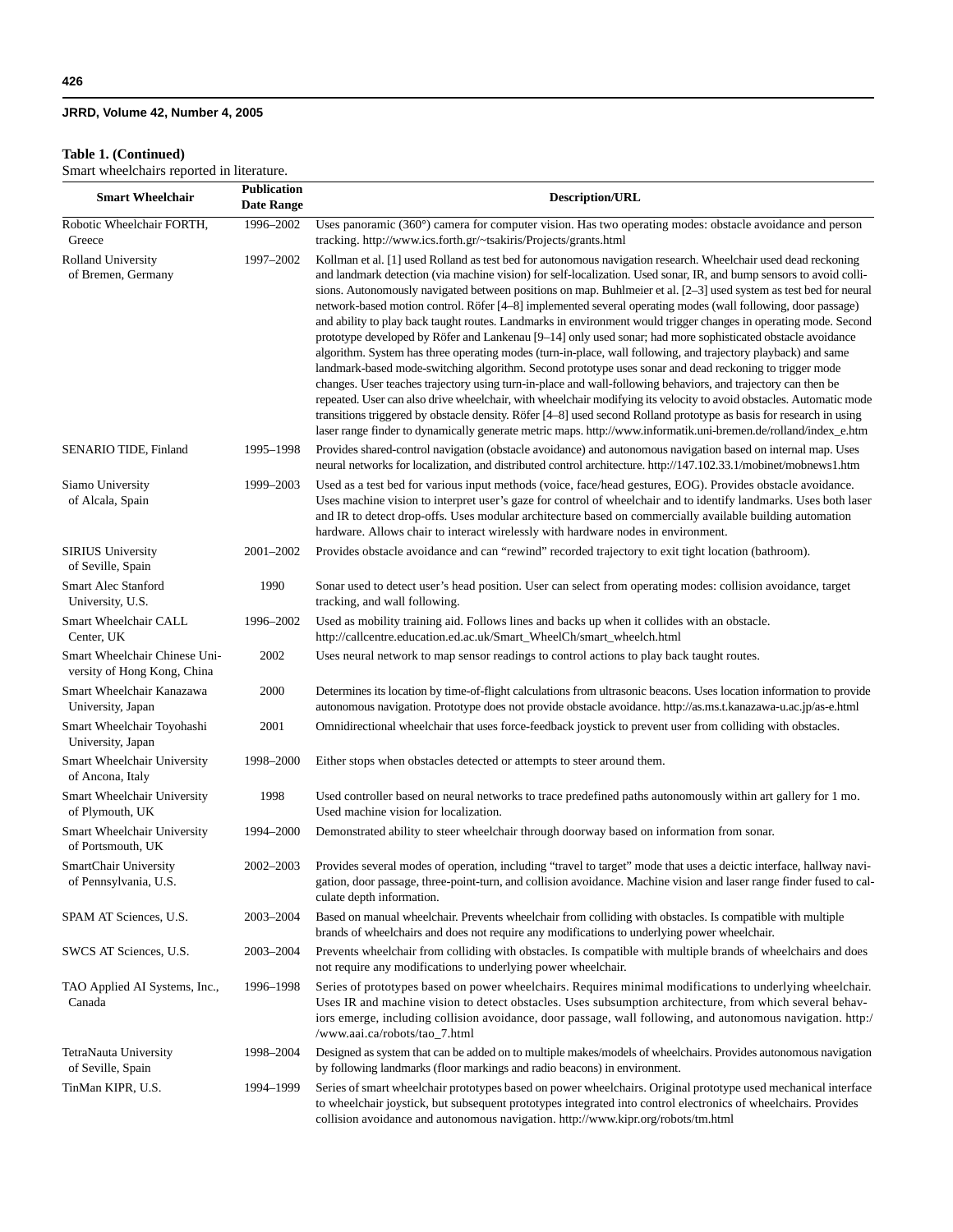#### **Table 1. (Continued)**

Smart wheelchairs reported in literature.

| <b>Smart Wheelchair</b>                          | <b>Publication</b><br><b>Date Range</b> | <b>Description/URL</b>                                                                                                                                                                                                                                                                                                                                                                                                                                                                                                                                                                                                                                                    |  |
|--------------------------------------------------|-----------------------------------------|---------------------------------------------------------------------------------------------------------------------------------------------------------------------------------------------------------------------------------------------------------------------------------------------------------------------------------------------------------------------------------------------------------------------------------------------------------------------------------------------------------------------------------------------------------------------------------------------------------------------------------------------------------------------------|--|
| VAHM Universite de Metz,<br>France               | 1992-2004                               | First VAHM built on modified mobile robot base. Three-level control architecture provided autonomous naviga-<br>tion (based on internal map) or two semiautonomous behaviors (wall following, obstacle avoidance). Mode deci-<br>sions made manually. VAHM uses multiple representations of environment (topological, metric) and IR beacons<br>for path planning. Second VAHM based on modified power wheelchair. Uses same three-level control architec-<br>ture, mapping schemes, and IR beacons. VAHM provides autonomous navigation and semiautonomous behav-<br>iors and mode decisions are made manually. http://www.lasc.univ-metz.fr/rubrique.php3?id_rubrique=7 |  |
| Voice-cum-Auto Steer<br>Wheelchair CEERI, India  | 1999-2000                               | Wheelchair can autonomously travel to destination based on internal map or by following tape tracks on floor.<br>IR sensors used to prevent collisions and follow tape tracks.                                                                                                                                                                                                                                                                                                                                                                                                                                                                                            |  |
| <b>WAD Project Bochum</b><br>University, Germany | 2002                                    | Either navigates autonomously to position or provides obstacle avoidance while user navigates.                                                                                                                                                                                                                                                                                                                                                                                                                                                                                                                                                                            |  |
| Waston NAIST, Japan                              | $2001 - 2003$                           | Uses machine vision to interpret user's gaze for control of wheelchair. Uses lasers to identify obstacles.                                                                                                                                                                                                                                                                                                                                                                                                                                                                                                                                                                |  |
| Wheelesely MIT, U.S.                             | 1995-2002                               | Uses machine vision for obstacle detection, which allows wheelchair to travel safely outdoors. Automatically<br>switches between indoor and outdoor navigation modes. Has been used as test bed for EOG-based input. Pro-<br>vides collision avoidance and keeps wheelchair on path/sidewalk when outdoors.                                                                                                                                                                                                                                                                                                                                                               |  |

1. Kollman J, Lankenau A, Buhlmeier A, Krieg-Bruckner B, Röfer T. Navigation of a kinematically restricted wheelchair by the parti-game algorithm. In: Spatial reasoning in mobile robots and animals. Sharkey N, Nehmzow U, editors. Proceedings of the 1997 AISB Workshop on Robot Navigation; 1997 Apr 7–8; Manchester, UK. Manchester (UK): Manchester University; 1997. p. 35–44.

2. Buhlmeier A, Steiner P, Rossmann M, Goser K, Manteuffel G. Hebbian multilayer network in a wheelchair robot. Fifth International Conference on Artificial Neural Networks; 1997 Jul 7–9; Lausanne, Switzerland. Piscataway (NJ): IEEE; 1997. p. 727–32.

3. Buhlmeier A, Manteuffel G, Rossmann M, Goser K. Application of a local learning rule in a wheelchair robot. Third International Conference on Neural Networks and their Applications (Neurap97); 1997 Mar 12-14; Marseilles, France. Picataway (NJ): IEEE; 1997. p. 177-82.

4. Röfer T. Controlling a wheelchair with image-based homing. In: Spatial reasoning in mobile robots and animals. Sharkey N, Nehmzow U, editors. Proceedings of the 1997 AISB Workshop on Robot Navigation; 1997 Apr 7–8; Manchester, UK. Manchester (UK): Manchester University; 1997. p. 66–75.

5. Röfer T. Routemark-based navigation of a wheelchair. Proceedings of the 3rd ECPD International Conference on Advanced Robotics, Intelligent Automation and Active Systems; 1997 Sep 15–17; Bremen, Germany. p. 333–38.

- 6. Röfer T. Strategies for using a simulation in the development of the Bremen Autonomous Wheelchair. In: Zobel R, Moeller D, editors. Simulation–Past, Present and Future. San Diego (CA): Society for Computer Simulation International; 1998. p. 460–64.
- 7. Röfer T. Using histogram correlation to create consistent laser scan maps. Proceedings of the 2002 IEEE/RSJ International Conference on Intelligent Robots and Systems (IROS); 2002 Sep 30–Oct 5; Lausanne, Switzerland. Piscataway (NJ): IEEE; 2002. p. 625–30.
- 8. Röfer T. Route navigation using motion analysis. In: Cohn AG, Mark DM, editors. Spatial information theory—cognitive and computational foundations of geographic information science. Berlin (Germany): Springer; 1999. p. 21–36. (Lecture notes in computer science; vol 3693.)
- 9. Lankenau A, Röfer T. The role of shared control in service robots—The Bremen autonomous wheelchair as an example. In: Röfer T, Lankenau A, Moratz R, editors. Service robotics—applications and safety issues in an emerging market: Workshop notes. Berlin: European Committee for Artificial Intelligence; 2000. p. 27–31.
- 10. Lankenau A, Röfer T. A versatile and safe mobility assistant. IEEE Robot Autom Mag. 2001;8(1):29–37.
- 11. Lankenau A, Röfer T. Mobile robot self-localization in large-scale environments. Robotics and Automation. Proceedings of the IEEE International Conference on Robotics and Automation (ICRA); 2002 May 11–15; Washington, DC, Piscataway (NJ): IEEE; 2002. p. 1359–64.
- 12. Röfer T, Lankenau A. Architecture and applications of the Bremen autonomous wheelchair. Workshop on intelligent control. Proceedings of the Fourth Joint Conference on Information Systems; 1998 Oct 24–28; Research Triangle, NC. Durham (NC): Association of Intelligent Machinery (AIM); 1998. p. 365–68.
- 13. Röfer T, Lankenau A. Ensuring safe obstacle avoidance in a shared-control system. Proceedings 1999 7th IEEE International Conference on Emerging Technologies and Factory Automation (ETFA); 1999 Oct 18–21; Barcelona, Spain. Piscataway (NJ): IEEE; 1999. p. 1405–14.
- 14. Röfer T, Lankenau A. Architecture and applications of the Bremen autonomous wheelchair. Inf Sci. 2000;126(1):1–20.

AI = artificial intelligence, CALL = Communication Aids for Language and Learning, CCPWNS = Computer-Controlled Power Wheelchair Navigation System, CDTA = Advanced Technology Development Center, CEERI = Central Electronics Engineering Research Institute, CHARHM = Chaise Roulante Autonome pour Handicapé Moteur, COACH = Computer Assisted Wheelchair for Handicapped People, CWA = Collaborative Wheelchair Assistant, EMG = electromyography, EOG = electro-oculographic, FH = Fachhochschule, FORTH = Foundation for Research and Technology, GUI = graphical user interface, IBM = International Business Machines, INCH = Intelligent Wheelchair, INRO = Intelligenter Rollstuhl, IR = infrared (range finder), KIPR = KISS Institute for Practical Robotics, MAid = Mobility Aid for elderly and disabled people, MIT = Massachusetts Institute of Technology, NAIST = NARA Institute of Science and Technology, NLPR = National Laboratory of Pattern Recognition, OMNI = Office Wheelchair with High Manoeuvrability and Navigational Intelligence, RIAKP = Research Institute for Applied Knowledge Processing, SPAM = Smart Power Assistance Module, SWCS = Smart Wheelchair Component System, TIDE = Technology Initiative for Disabled and Elderly, TRAC = Texas Robotics and Automation Center, URL = uniform resource locator, VAHM = Véhicule Autonome pour Handicapé Moteur, WAD = Wheelchair Attractor Dynamics.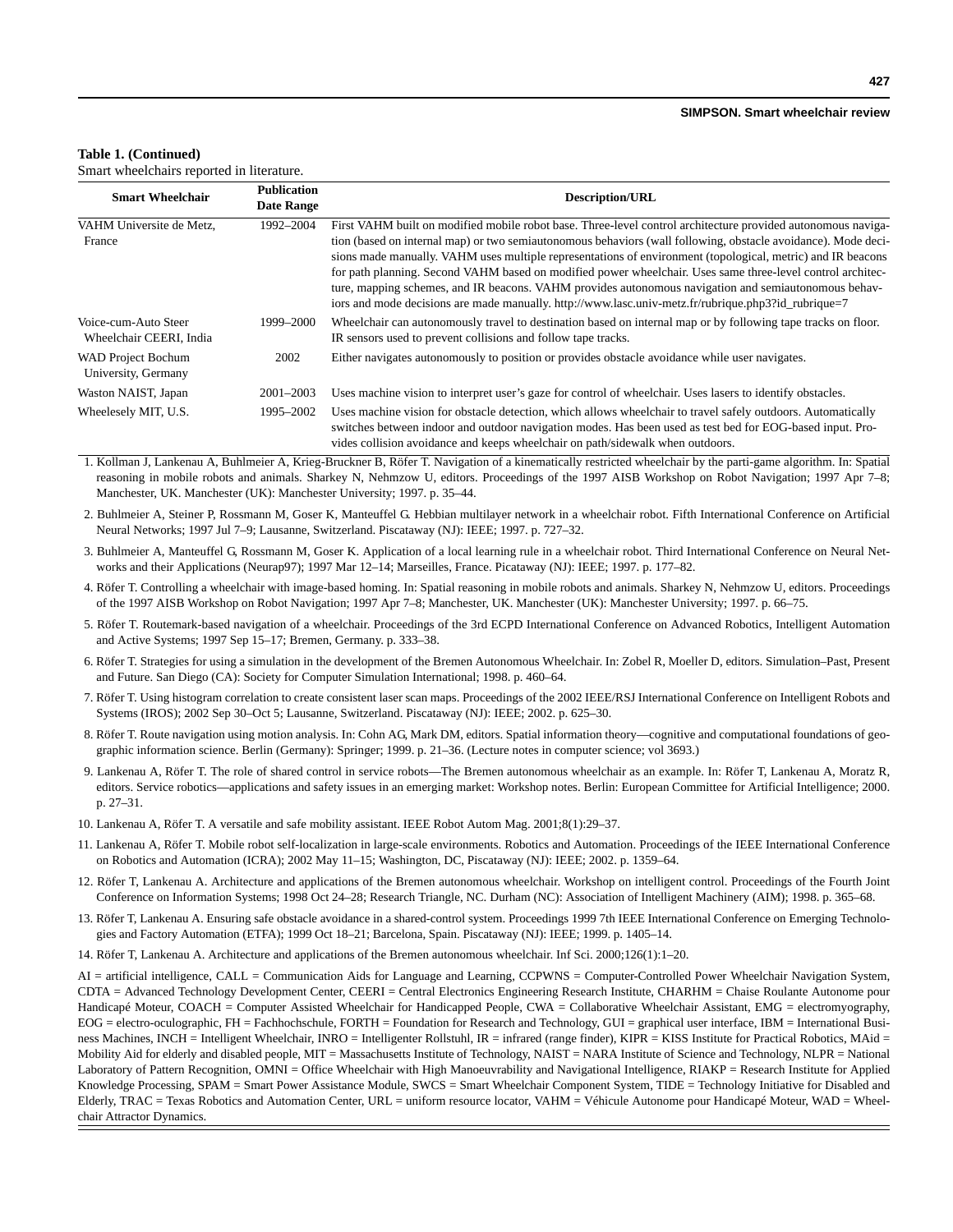

**Figure.**

Gallery of smart wheelchairs. SWCS = Smart Wheelchair Component System, SPAM = Smart Power Assistance Module.

There are several advantages to integrating the smart wheelchair technology into the underlying power wheelchair. Perhaps most important, the user's input can be fed directly into the processor to the wheelchair's motors, bypassing the manufacturer's proprietary control electronics. This eliminates the need to "reverse engineer" the protocol that the wheelchair manufacturer uses to communicate between the joystick and the motor controller. An additional benefit of tight integration is the ability to add optical encoders to the wheels, which allows the wheelchair to track its velocity. Systems designed as add-on units, on the other hand, must connect to the underlying wheelchair through the limited interface options provided by the wheelchair manufacturer. Early add-on units (e.g., Hephaestus) were able to take advantage of analog connections between the joystick and the motor controller. It was relatively simple to intercept the continuous stream of voltages generated by the joystick, modify that stream, and pass it on to the wheelchair's motor controller. More recent add-on units have to contend with proprietary digital control buses, which greatly complicate the task of interfacing with the wheelchair. The SWCS, for example, must take different approaches to interfacing with different brands of wheelchairs. For wheelchair manufacturers that use Penny + Giles electronics (including Permobil, Sunrise Medical, and Jazzy), the SWCS connects to the Omni + module (Permobil and Jazzy) or QTronix Universal Specialty Controls Module (Sunrise Medical). For Invacare wheelchairs, the SWCS uses the switch joystick interface provided by the digital drive box.

The promised advantage of the add-on unit approach is that a consumer will be able to buy the system once and transfer it to multiple chairs over their lifetime. This is particularly important for children, who may go through several wheelchairs in a short period of time as their bodies grow. The add-on approach also lends itself more readily to flexible configurations of sensors and input devices based on each individual user's needs.

Currently, only two smart wheelchairs are based on manual wheelchairs. The Collaborative Wheelchair Assistant (manual) [18] controls the direction of a manual wheelchair with small motorized wheels that are placed in contact with the wheelchair's rear tires to transfer torque to the rear wheels. The SPAM uses pushrimactivated, power-assist wheelchair hubs in place of traditional rear wheels [19–20].

#### **Input Methods**

Smart wheelchairs have been used to explore a variety of alternatives to the more "traditional" input methods associated with power wheelchairs (e.g., joysticks, pneumatic switches). Voice recognition has often been used for smart wheelchairs (e.g., NavChair, SENARIO, Tetra-Nauta [21]) because of the low cost and widespread availability of commercial voice recognition hardware and software. More exotic input methods that have been implemented include detection of the wheelchair user's sight path (i.e., where the user is looking) through electrooculographic (EOG) activity (e.g., Wheelesely [22], Siamo) or the use of machine vision to calculate the position and orientation of the wheelchair user's head (e.g., Osaka University [23], Watson [24]).

Smart wheelchairs are excellent test beds for novel input methods because, unlike standard wheelchairs, smart wheelchairs have an onboard computer with which input sensors can interface. More importantly, the obstacle avoidance provided by smart wheelchairs provides a safety net for input methods that are inaccurate or have limited bandwidth. Voice control, for example, has proven very difficult to implement successfully on standard wheelchairs [25–28]. However, on the NavChair [29], the obstacle avoidance capabilities built into the control software protect the user from the consequences of unrecognized (or misrecognized) voice commands.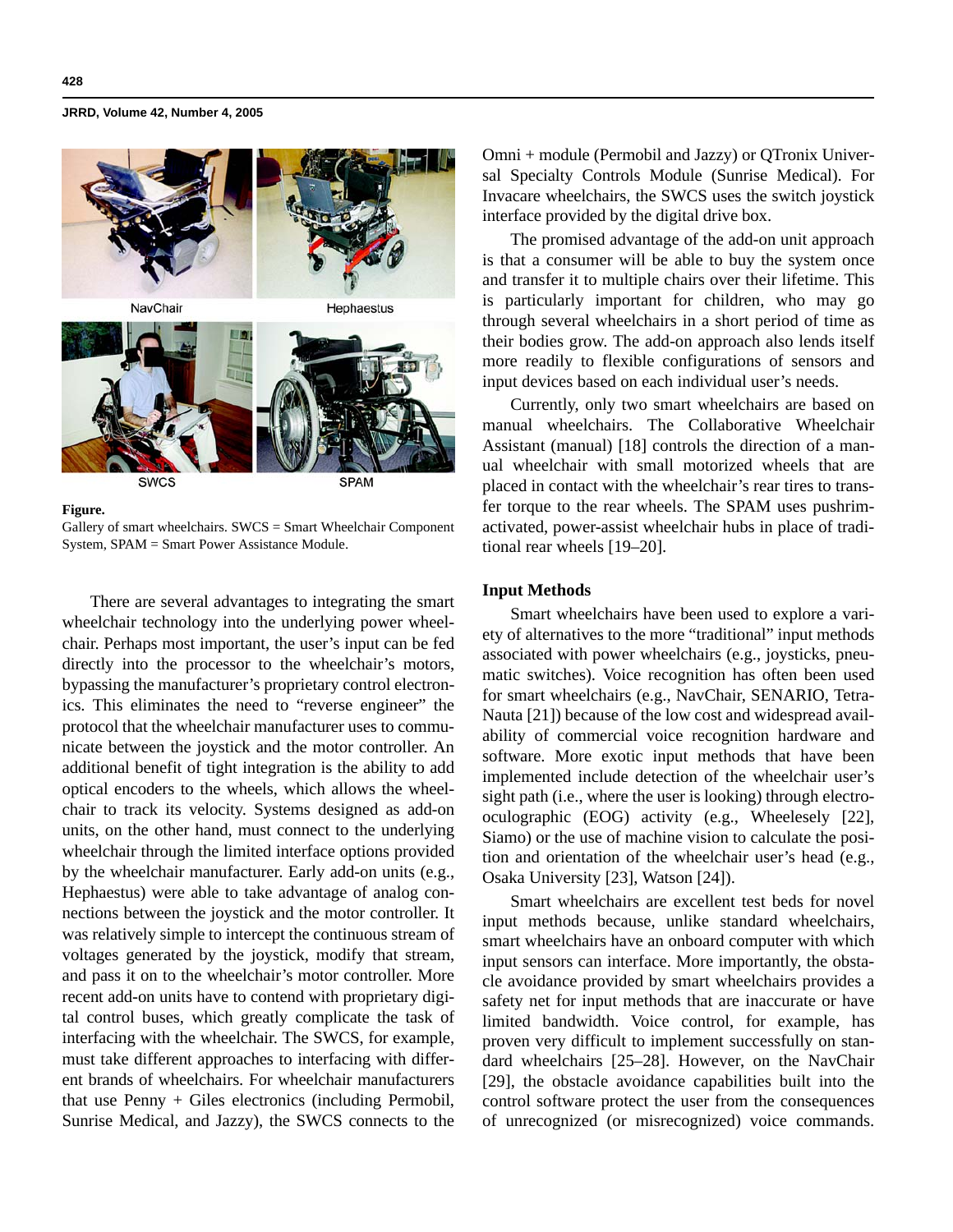The software also "fills in" small, rapid navigation commands that are much easier with a high-bandwidth input device like a joystick.

## **Sensors**

To avoid obstacles, smart wheelchairs need sensors to perceive their surroundings. By far, the sensor most frequently used by smart wheelchairs is the ultrasonic acoustic range finder (i.e., sonar). Sonar sensors are very accurate when the sound wave emitted by the sensor strikes an object at a right angle or head on. As the angle of incidence increases, however, the likelihood that the sound wave will not reflect back toward the sensor increases. This effect is more pronounced if the object is smooth or sound absorbent. Sonar sensors are also susceptible to "cross talk," which happens when the signal generated by one sensor produces an echo that is received by a different sensor.

Another frequently used sensor is the infrared (IR) range finder. IR sensors emit light, rather than sound, and can be fooled by dark or light absorbent material rather than sound absorbent material. IR sensors also have difficulty with transparent or refractive surfaces. Despite their limitations, however, sonar and IR sensors are often used because they are small, inexpensive, and well understood.

Neither sonar nor IR sensors are particularly well suited to identifying drop-offs, such as stairs, curbs, or potholes. It is not uncommon for floors to be dark and smooth, which means that both sonar and IR sensors would need to be facing almost straight down toward the ground to receive an echo. In this case, the smart wheelchair would not have warning in enough time to stop.

More accurate obstacle and drop-off detection is possible with laser range finders (LRFs), which provide a 180°, two-dimensional scan within the plane of the obstacles in the environment. Examples of smart wheelchairs that use a LRF include Rolland [30], MAid, and SENARIO. Unfortunately, LRFs are expensive, are large, and consume lots of power, which makes the task of mounting enough of them on a smart wheelchair to provide complete coverage difficult.

Another option is a "laser striper," which consists of a laser emitter and a charge-coupled device camera. The image of the laser stripe returned by the camera can be used to calculate distances to obstacles and drop-offs based on discontinuities in the stripe. A laser striper is less expensive than a LRF, but can return false readings when the stripe falls on glass or a dark surface. To date, the laser striper system has not been used with a smart wheelchair.

A significant obstacle to bringing intelligent mobility aids to market is the need for sensors that are accurate, inexpensive, small, lightweight, and impervious to environmental conditions (e.g., lighting, precipitation, temperature): they also have to have low power requirements. Because no single sensor exists that meets these needs, many smart wheelchairs (e.g., VAHM, TAO [31], OMNI, Rolland) fuse information from multiple sensors to locate obstacles. In this way, the limitations of one sensor can be compensated for by other sensors. For this reason, sonar and IR sensors are frequently used in combination. When other sensors fail, the last line of defense is often the bump sensor that is triggered when a smart wheelchair comes in contact with an obstacle.

Perhaps the most promising sensor technology is machine vision. Cameras are much smaller than LRFs and, thus, much easier to mount in multiple locations on a wheelchair. Cameras can also provide much greater sensor coverage. The cost of machine vision hardware has fallen significantly—what used to require special cameras and frame grabbers can now be accomplished with a \$20 universal serial bus web camera—and machine vision software continues to improve, which makes successful implementation of a smart wheelchair based on computer vision increasingly likely. Smart wheelchairs already use computer vision for landmark detection (e.g., Rolland, MAid, Computer-Controlled Power Wheelchair Navigation System [32]), and as a means of head- and eye-tracking for wheelchair control (e.g., Watson, Mr. HURI [33], Siamo).

## **Control Software**

Investigators have taken a variety of approaches to implementing control software for smart wheelchairs based on the functions supported by the smart wheelchair and the sensors it uses. The University of Plymouth [34] and the Chinese University of Hong Kong [35], for example, both developed smart wheelchairs that use neural networks to reproduce pretaught routes. The NavChair, on the other hand, uses an obstacle density histogram to combine information from its sonar sensors with joystick input from the user, and the SWCS and SPAM use rule-based approaches.

Several smart wheelchairs use subsumption control architectures [36], in which primitive "behaviors" are coupled to produce more sophisticated emergent behavior (e.g., TAO, Mister Ed, National Laboratory of Pattern Recognition [NLPR] Robotized Wheelchair [37]). Reactive control methods, like subsumption, are occasionally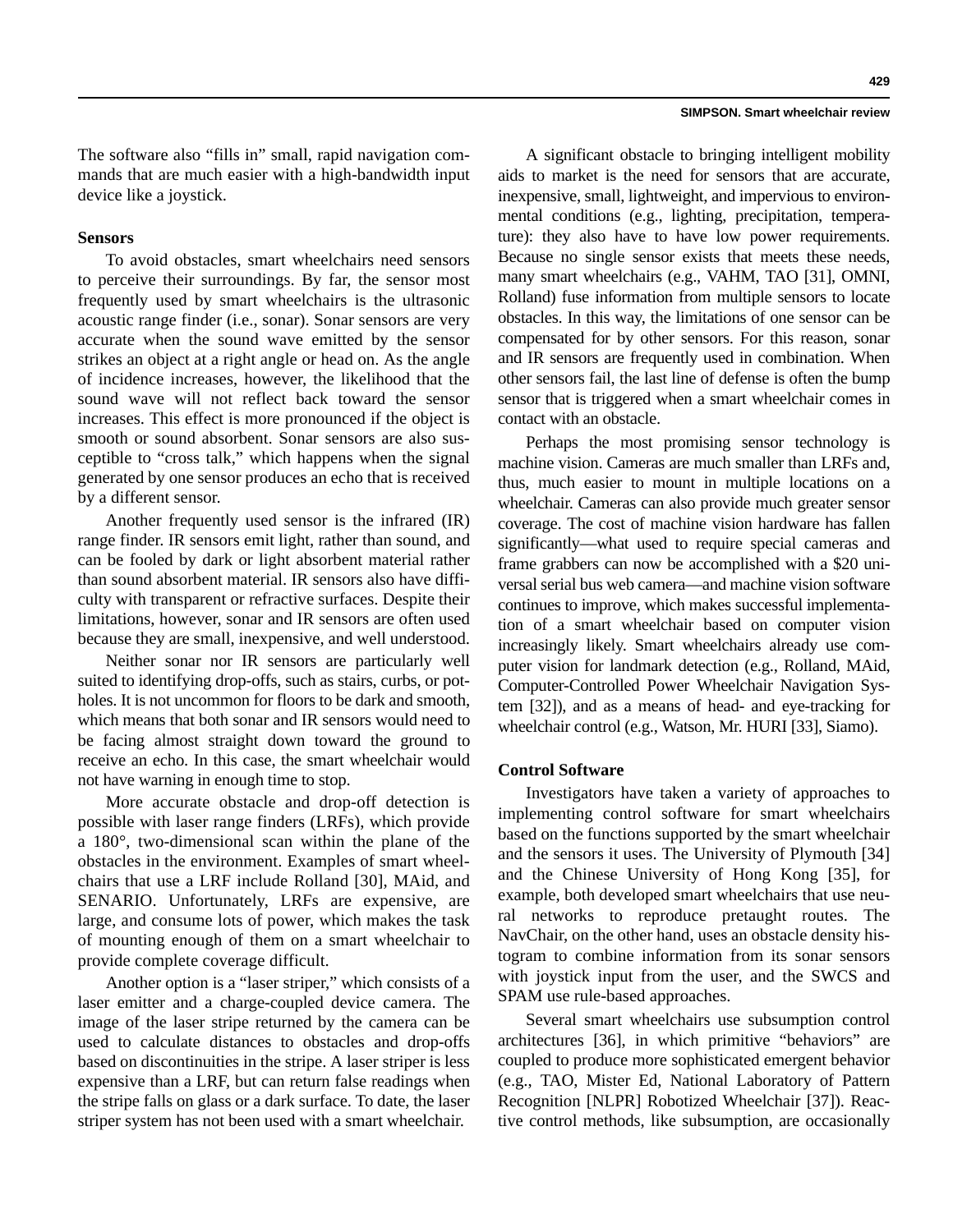used as the lowest layer of a multilayered control architecture. The reactive control layer provides sense-react behaviors that interact directly with the underlying hardware, while the upper layers of the architecture provide deliberative reasoning and control. Examples of smart wheelchairs that use a multilayered control architecture include VAHM (which uses a subsumption control approach at its lowest level), OMNI, and Rolland.

## **Operating Modes**

Some smart wheelchairs (e.g., TetraNauta, Kanazawa University [38]) operate in a manner very similar to autonomous robots; the user gives the system a final destination and supervises as the smart wheelchair plans and executes a path to the target location. To reach their destination, these systems typically require either a complete map of the area through which they must navigate or some sort of modification to their environment (e.g., tape tracks placed on the floor or markers placed on the walls); they are usually unable to compensate for unplanned obstacles or travel in unknown areas. Smart wheelchairs in this category are most appropriate for users who (1) lack the ability to plan or execute a path to a destination and (2) spend the majority of their time within the same controlled environment.

Other smart wheelchairs confine their assistance to collision avoidance and leave the majority of planning and navigation duties to the user (e.g., NavChair, Tin-Man). These systems do not normally require prior knowledge of an area or any specific alterations to the environment. They do, however, require more planning and continuous effort on the part of the user and are only appropriate for users who can effectively plan and execute a path to a destination. A final group of smart wheelchairs offers both autonomous and semiautonomous navigation (e.g., VAHM, SENARIO, SmartChair [39]).

Within the group of smart wheelchairs that offer semiautonomous navigation assistance, a subset offer multiple behaviors, each designed for a specific set of tasks and input methods. For example, the NavChair offers three distinct operating modes for (1) traversing a room while avoiding obstacles, (2) passing through doorways, and (3) following a wall down a hallway. Other smart wheelchairs that offer task specific behaviors include Wheelesely, Mister Ed, OMNI, and Rolland. Smart wheelchairs in this subset are able to accommodate a wider range of needs and abilities, but present the added requirement of the user selecting the most appropriate configuration for a given task.

The responsibility for selecting the most appropriate operating mode can be performed by the user (manual adaptation) or the smart wheelchair (automatic adaptation). The TinMan smart wheelchair provides an example of manual adaptation. Users can change the setting of a dial to specify the amount of obstacle avoidance assistance provided by the chair. The NavChair and the TAO systems, on the other hand, use automatic adaptation. The NavChair uses probabilistic reasoning techniques to combine information from the sonar sensors and a topological map to make adaptation decisions, while the TAO system uses a subsumptive reasoning system to allow the most appropriate behavior to emerge from a collection of potential behaviors.

**Table 2** lists the operating modes that have been described in the literature. The operating mode used most frequently is a general-purpose collision-avoidance mode. Smart wheelchairs also have task-specific modes, such as wall following (e.g., NavChair, VAHM, Siamo), door passage (e.g., Rolland, SmartChair, Mister Ed), and docking (e.g., OMNI, Siamo), because these behaviors have specific performance criteria that are often at odds with the behavior expected from a more general collision-avoidance mode. For example, a general collision-avoidance mode typically provides the fastest possible rate of travel and the most control to the user, but also enforces the greatest separation from obstacles. A door-passage mode, on the other hand, must allow the wheelchair to come close to objects to pass through narrow doorframes, at the expense of travel speed and user control.

## **Internal Mapping and Landmarks**

Smart wheelchairs that navigate autonomously to a destination often do so with an internal map. The map can encode distance (in which case it is referred to as a metric map) or can be limited to specifying the connections between locations without any distance information (i.e., a topological map). There are, of course, other approaches to autonomous navigation that do not require an internal map, such as following tracks laid on the floor (e.g., Automated-Guided Wheelchair [40]).

A significant problem with the use of an internal map is unambiguously determining where the wheelchair is located on the map. A small number of smart wheelchairs (e.g., TAO, NLPR Robotized Wheelchair) use machine vision to identify naturally occurring landmarks in the environment, but the majority of smart wheelchairs create "artificial" landmarks that can be easily identified and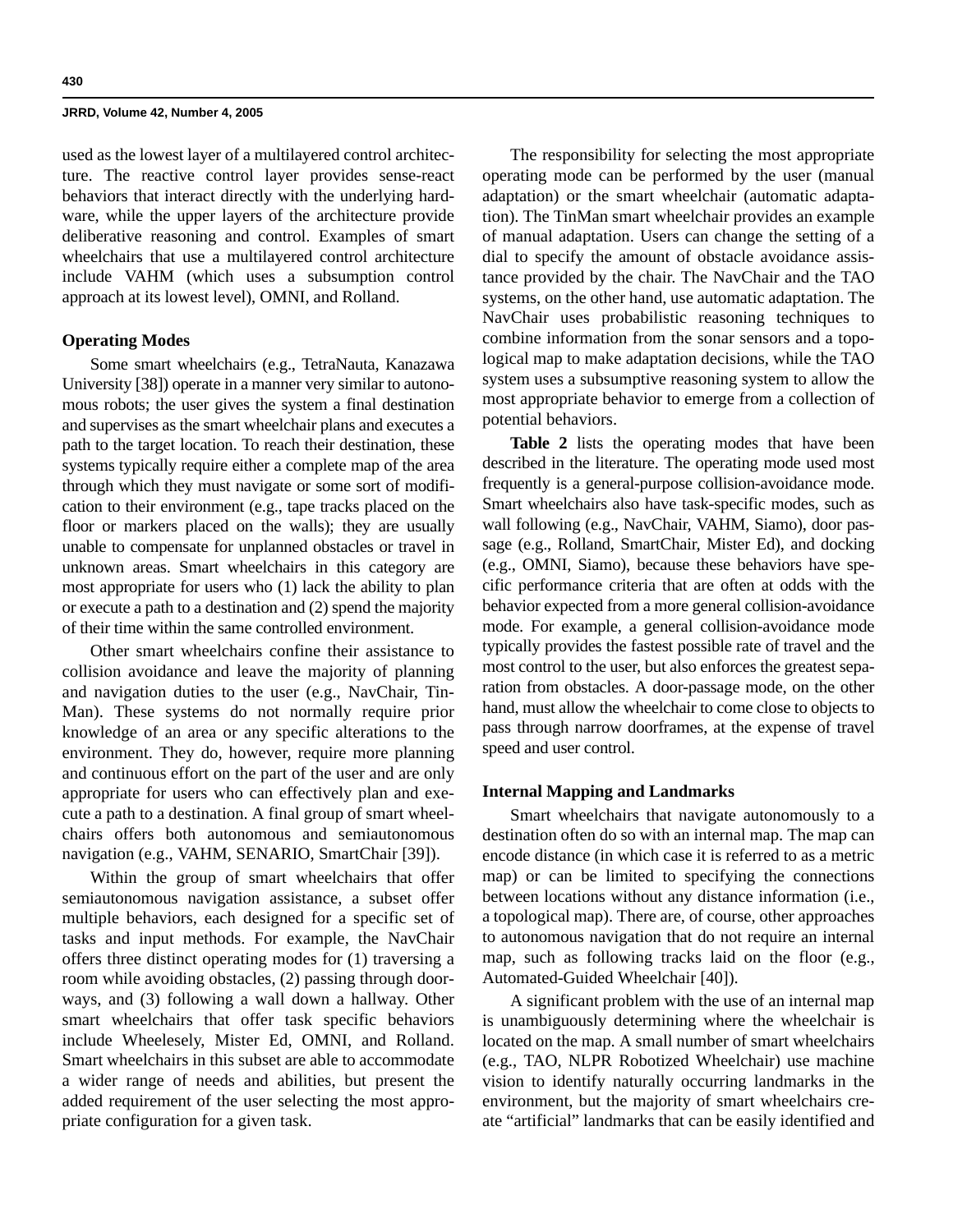## **Table 2.**

Operating modes reported in smart wheelchair literature.

| <b>Operating Mode</b>                                   | <b>Description</b>                                                                                                                                                                                      |  |  |
|---------------------------------------------------------|---------------------------------------------------------------------------------------------------------------------------------------------------------------------------------------------------------|--|--|
| <b>Autonomous Navigation</b><br>with Obstacle Avoidance | Smart wheelchair travels from its current location to given destination based on internal map.<br>Some smart wheelchairs do not perform obstacle avoidance while navigating autonomously.               |  |  |
| <b>Collision Avoidance</b>                              | Wheelchair operator is responsible for planning path to destination. Smart wheelchair either avoids<br>or stops in front of obstacles. Speed is often increased, along with minimum obstacle clearance. |  |  |
| Wall Following                                          | Smart wheelchair maintains fixed distance from wall.                                                                                                                                                    |  |  |
| Door Passage                                            | Smart wheelchair facilitates traversing doorway. Speed is reduced to allow wheelchair to<br>approach closer obstacles.                                                                                  |  |  |
| Docking                                                 | Smart wheelchair allows close approach to an object.                                                                                                                                                    |  |  |
| <b>Trajectory Playback</b>                              | Smart wheelchair reproduces programmed path. Paths are typically programmed by demonstration.                                                                                                           |  |  |
| Reverse Trajectory                                      | Smart wheelchair can "undo" its actions to return to starting position.                                                                                                                                 |  |  |
| <b>Target Tracking</b>                                  | Smart wheelchair can track and navigate to stationary or moving object.                                                                                                                                 |  |  |
| Line Following                                          | Smart wheelchair can follow track that is physically marked in environment. Some can plan<br>paths that involve intersection of multiple paths.                                                         |  |  |
| Turn Around                                             | Smart wheelchair can reverse direction, either turning in place or executing three-point turn.                                                                                                          |  |  |
| Bump and Backup                                         | Smart wheelchair stops, then backs up when contact switch is activated.                                                                                                                                 |  |  |

linked with a unique location. Most smart wheelchairs use machine vision to locate artificial landmarks, but other smart wheelchairs have used radio beacons (e.g., MAid, TetraNauta).

Several smart wheelchairs also use a "local" map that moves with the wheelchair (e.g., NavChair, Rolland, SENARIO). This map is often referred to as an "occupancy or certainty grid" [41] and stores the location of obstacles in the wheelchair's immediate vicinity. Occupancy grids are used as the basis for many obstacle avoidance methods.

#### **Commercialization**

Despite a long history of research in smart wheelchairs, very few smart wheelchairs are currently on the market (**Table 3**). Two North American companies, Applied AI Systems, Inc., Ontario, Canada, and Activ-Media, Amherst, New Hamshire, sell smart wheelchair prototypes for use by researchers, but neither system is intended for use outside of a research lab. The Communication Aids for Language and Learning (CALL) Center smart wheelchair is sold in Europe by Smile Rehab, Ltd., (Berkshire, United Kingdom) as the "Smart Wheelchair." The "Smart Box," which is also sold by Smile Rehab, is compatible with wheelchairs that use either Penny + Giles or dynamic control electronics and includes bump sensors (but not sonar sensors) and the ability to follow tape tracks on the floor.

Limited commercial availability has resulted in limited clinical impact as well. The CALL Center has, by far, the most clinical experience in using smart wheelchairs [42]. The CALL Center uses a standard power wheelchair, equipped with bump sensors and line tracking sensors, as an instructional tool for children learning to operate a power wheelchair. Clients use the smart wheelchair to progress along a continuum of skills until they (1) reach the limit of their control potential (at which point they continue to use the smart wheelchair as a mobility aid) or (2) reach the point where they are fully independent. Other reported uses of smart wheelchairs within training programs include the Sensing Collision Avoidance Detector wheelchair [43] and the Robotic Trainer [44].

## **FUTURE RESEARCH**

Smart wheelchairs will remain fertile ground for technological research for many years to come. Smart wheelchairs are excellent test beds for sensor research, particularly machine vision. Smart wheelchairs also provide an opportunity to study human-robot interaction, adaptive or shared control, and novel input methods, such as voice control, EOG, and eye-tracking. Furthermore, smart wheelchairs will continue to serve as test beds for robot control architectures.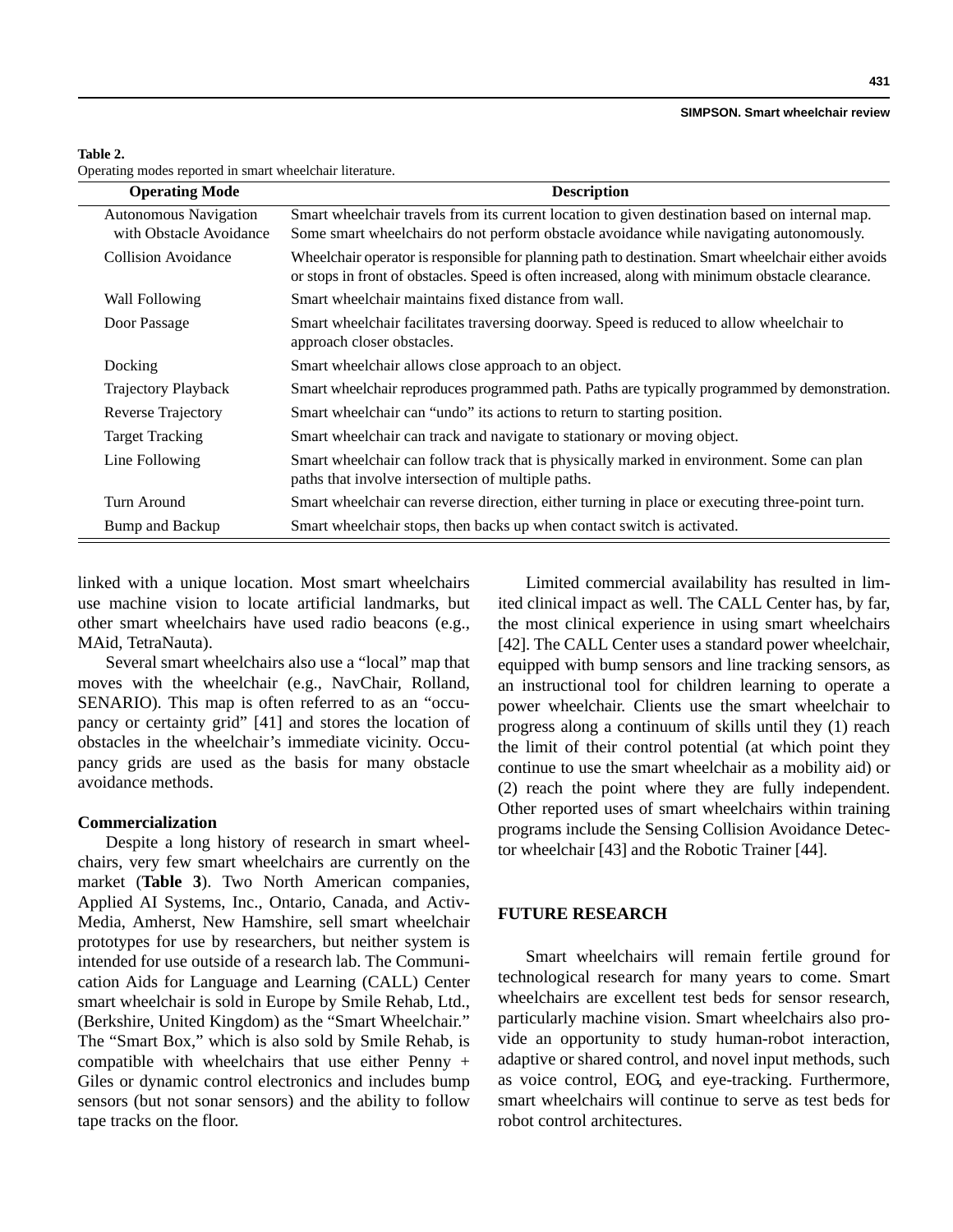## **Table 3.**

Comparison of commercially available smart wheelchairs.

| <b>Specifications</b>  | <b>Smart Wheelchair</b>                                             | <b>Smart Box</b>                                                    | <b>TAO-7</b>                                                    | <b>Wheelchair Pathfinder</b>                                                       | <b>Robotic Chariot</b>                                                         |
|------------------------|---------------------------------------------------------------------|---------------------------------------------------------------------|-----------------------------------------------------------------|------------------------------------------------------------------------------------|--------------------------------------------------------------------------------|
| Distributor            | Smile Rehab, Ltd.                                                   | Smile Rehab, Ltd.                                                   | Applied AI Systems, Inc.                                        | <b>Nurion Industries</b>                                                           | ActivMedia                                                                     |
| Price                  | \$14,200                                                            | \$5,000                                                             | \$37,400                                                        | \$4,500                                                                            | \$36,490                                                                       |
| Sensors                | Sonar, bump sensors,<br>line detection                              | Bump sensors, line<br>detection                                     | Sonar, infrared range<br>finders, computer vision               | Sonar, laser range finder                                                          | Laser range finder, shaft<br>encoders, bump sensors,<br>GPS,* computer vision* |
| Operating<br>Modes     | Bump and stop, bump<br>and backup, bump<br>and turn, line following | Bump and stop, bump<br>and backup, bump<br>and turn, line following | Wander randomly,<br>shared navigation,<br>autonomous navigation | Vibrate when obstacle or<br>drop-off detected. No active<br>control of wheelchair. | Wander randomly,<br>shared navigation,<br>autonomous navigation                |
| Wheelchair<br>Included | Yes                                                                 | N <sub>0</sub>                                                      | Yes                                                             | No                                                                                 | Yes                                                                            |
| User<br>Population     | Children                                                            | Children or adults                                                  | Researchers                                                     | Children or adults with<br>visual impairments                                      | Researchers                                                                    |
| *optional              |                                                                     | $GPS = global positioning system$                                   |                                                                 | $AI =$ artificial intelligence                                                     |                                                                                |

While there has been a significant amount of effort devoted to the development of smart wheelchairs, scant attention has been paid to evaluating their performance. As shown in the **[Appendix Table](http://www.vard.org/jour/05/42/4/pdf/simpson-appen-table.pdf)** (available online only), very few smart wheelchair researchers have involved people with disabilities in their evaluation activities. Furthermore, no smart wheelchair has been subjected to a rigorous, controlled evaluation that involves extended use in real-world settings. Conducting user trials with smart wheelchairs is difficult for several reasons. Some wheelchair users do not show any immediate improvement in navigation skills (measured in terms of average velocity and number of collisions) when using a smart wheelchair on a closed course in a laboratory setting. This could be because the smart wheelchair does not work very well or the wheelchair user was already so proficient that little improvement was possible. Users who have the potential to show large performance gains, on the other hand, often have little or no experience with independent mobility and may need a significant amount of training before they are ready to participate in valid user trials.

The primary obstacle to conducting long-term studies is the prohibitive hardware costs associated with constructing enough smart wheelchairs. Long-term studies are necessary, however, because the actual effects of using a smart wheelchair for an extended period of time are unknown. Some investigators (e.g., The CALL Center) have intended their smart wheelchair to be used as a means of developing the necessary skills to use standard wheelchairs safely and independently. Most investigators, however, intend their smart wheelchair to be a person's permanent mobility solution or have not addressed the issue at all. It is possible that using a smart wheelchair could actually diminish an individual's ability to use a standard wheelchair, as that individual comes to rely on the navigation assistance provided by the smart wheelchair. Ultimately, for some users (particularly children), smart wheelchair technology will be effective "training wheels" that can be used to teach the most basic mobility skills (e.g., cause and effect, starting and stopping on command), and for other users, smart wheelchairs will be permanent solutions.

The distinction between using a smart wheelchair as a mobility aid, a training tool, or an evaluation instrument is also worthy of study. Each of these functions is unique and requires very different behavior on the part of the smart wheelchair. As a mobility aid, the smart wheelchair's goal is to help the user reach a destination as quickly and comfortably as possible. The user is not provided feedback in order to avoid distractions and to prevent collisions. As a training tool, on the other hand, the goal is to develop specific skills. In this case, feedback is likely to be significantly increased and the extent to which the smart wheelchair complies with the user's input will be a function of the actual training activity. Finally, as an evaluation instrument, the smart wheelchair's goal is to record activity without intervention. In this case, the user would likely have no feedback or navigation assistance.

## **CONCLUSIONS**

There are several barriers that must be overcome before smart wheelchairs can become widely used. A significant technical issue is the cost versus accuracy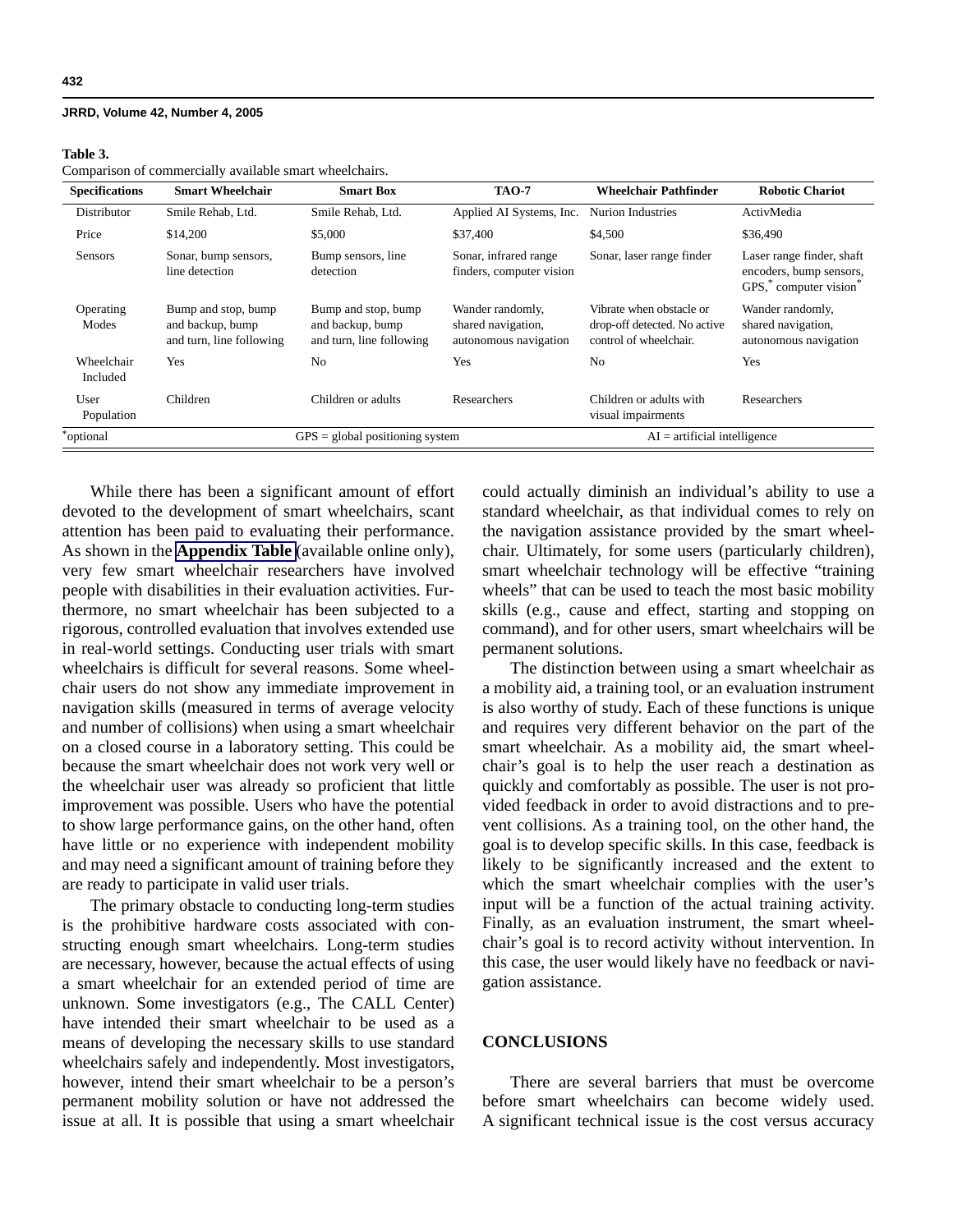**433**

trade-off that must be made with existing sensors. Until an inexpensive sensor is developed that can detect obstacles and drop-offs over a wide range of operating conditions and surface materials, liability concerns will limit smart wheelchairs to indoor environments.

Another technical issue is the lack of a standard communication protocol for wheelchair input devices (e.g., joystick, pneumatic switches) and wheelchair motor controllers. There have been several efforts to develop a standard protocol (e.g., Multiple Master Multiple Slave [45]), but none has been adopted by industry. A standard protocol would greatly simplify the task of interfacing smart wheelchair technology with the underlying wheelchair.

Even if these technical barriers are overcome (and I believe they will be), issues of clinical acceptance and reimbursement still remain. Third-party payers are unlikely to reimburse clients for the expense of smart wheelchairs until they have been proven to be efficacious, if not costeffective. Unfortunately, the evidence needed to prove efficacy will not exist until sufficient numbers of smart wheelchairs have been prescribed. This will not be possible without adequate numbers of clinicians and wheelchair technicians who have training and expertise in the use of smart wheelchair technology. Smart wheelchairs are expensive and complicated, so the familiarization and training effort will require the extensive resources and infrastructure that only the major wheelchair manufacturers (e.g., Permobil, Invacare, Pride Mobility, Sunrise Medical) possess.

This is not to imply, however, that smart wheelchair technology cannot be commercialized. Smart wheelchair technology is ready, today, for use in indoor environments that have been modified to prevent access to drop-offs. These modifications can take the form of baby gates, doors in front of stairwells, and ramps placed over single steps. The first smart wheelchair that is commercially successful in North America is likely to be marketed as a device that can be operated independently indoors, but must be controlled by an attendant outdoors or in unmodified indoor environments. However, as sensor technology improves, the environments in which smart wheelchairs can safely operate will continue to expand.

#### **REFERENCES**

 1. Tefft D, Guerette P, Furumasu J. Cognitive predictors of young children's readiness for powered mobility. Dev Med Child Neurol. 1999;41(10):665–70.

- 2. Trefler E, Fitzgerald SG, Hobson DA, Bursick T, Joseph R. Outcomes of wheelchair systems intervention with residents of long-term care facilities. Assist Technol. 2004; 16(1):18–27.
- 3. Gignac MA, Cotta C, Badley EM. Adaptation to chronic illness and disability and its relationship to perceptions of independence and dependence. J Gerontol B Psychol Sci Soc Sci. 2000;55(6):362–72.
- 4. Pope A, Tarlov A, editors. Disability in America: Toward a national agenda for prevention. Washington (DC): National Academies Press; 1991. p. 58.
- 5. Iezzoni L, McCarthy E, Davis R, Siebens H. Mobility difficulties are not only a problem of old age. J Gen Intern Med. 2001;16(4):235–43.
- 6. Fehr L, Langbein WE, Skaar SB. Adequacy of power wheelchair control interfaces for persons with severe disabilities: A clinical survey. J Rehabil Res Devel. 2000;37(3):353–60.
- 7. Bourhis G, Moumen K, Pino P, Rohmer S, Pruski A. Assisted navigation for a powered wheelchair. Systems Engineering in the Service of Humans: Proceedings of the IEEE International Conference on Systems, Man and Cybernetics; 1993 Oct 17–20; Le Touquet, France. Piscataway (NJ): IEEE; 1993. p. 553–58.
- 8. Connell J, Viola P. Cooperative control of a semi-autonomous mobile robot. Robotics and Automation: Proceedings of the IEEE International Conference on Robotics and Automation (ICRA); 1990 May 13–18; Cincinnati, OH. Piscataway (NJ): IEEE; 1990. p. 1118–21.
- 9. Levine SP, Bell DA, Jaros LA, Simpson RC, Koren Y, Borenstein J. The NavChair assistive wheelchair navigation system. IEEE Trans Rehabil Eng. 1999;7(4):443–51.
- 10. Borgolte U, Hoyer H, Buehler C, Heck H, Hoelper R. Architectural concepts of a semi-autonomous wheelchair. J Intell Robotic Syst. 1998;22(3/4):233–53.
- 11. Prassler E, Scholz J, Fiorini P. A robotic wheelchair for crowded public environments. IEEE Robot Autom Mag. 2001;8(1):38–45.
- 12. Katevas NI, Sgouros NM, Tzafestas SG, Papakonstantinou G, Beattie P, Bishop JM, Tsanakas P, Koutsouris D. The autonomous mobile robot SENARIO: A sensor-aided intelligent navigation system for powered wheelchairs. IEEE Robot Autom Mag. 1997;4(4):60–70.
- 13. Simpson RC, LoPresti EF, Hayashi S, Nourbakhsh IR, Miller DP. The smart wheelchair component system. J Rehabil Res Dev. 2004;41(3B):429–42.
- 14. Simpson RC, LoPresti EF, Hayashi S, Guo S, Ding D, Cooper RA. Smart Power Assistance Module for manual wheelchairs. Technology and Disability: Research, Design, Practice and Policy: 26th International Annual Conference on Assistive Technology for People with Disabilities (RESNA) [CD-ROM]; 2003 Jun 19–23; Atlanta, GA. Arlington (VA): RESNA Press; 2003.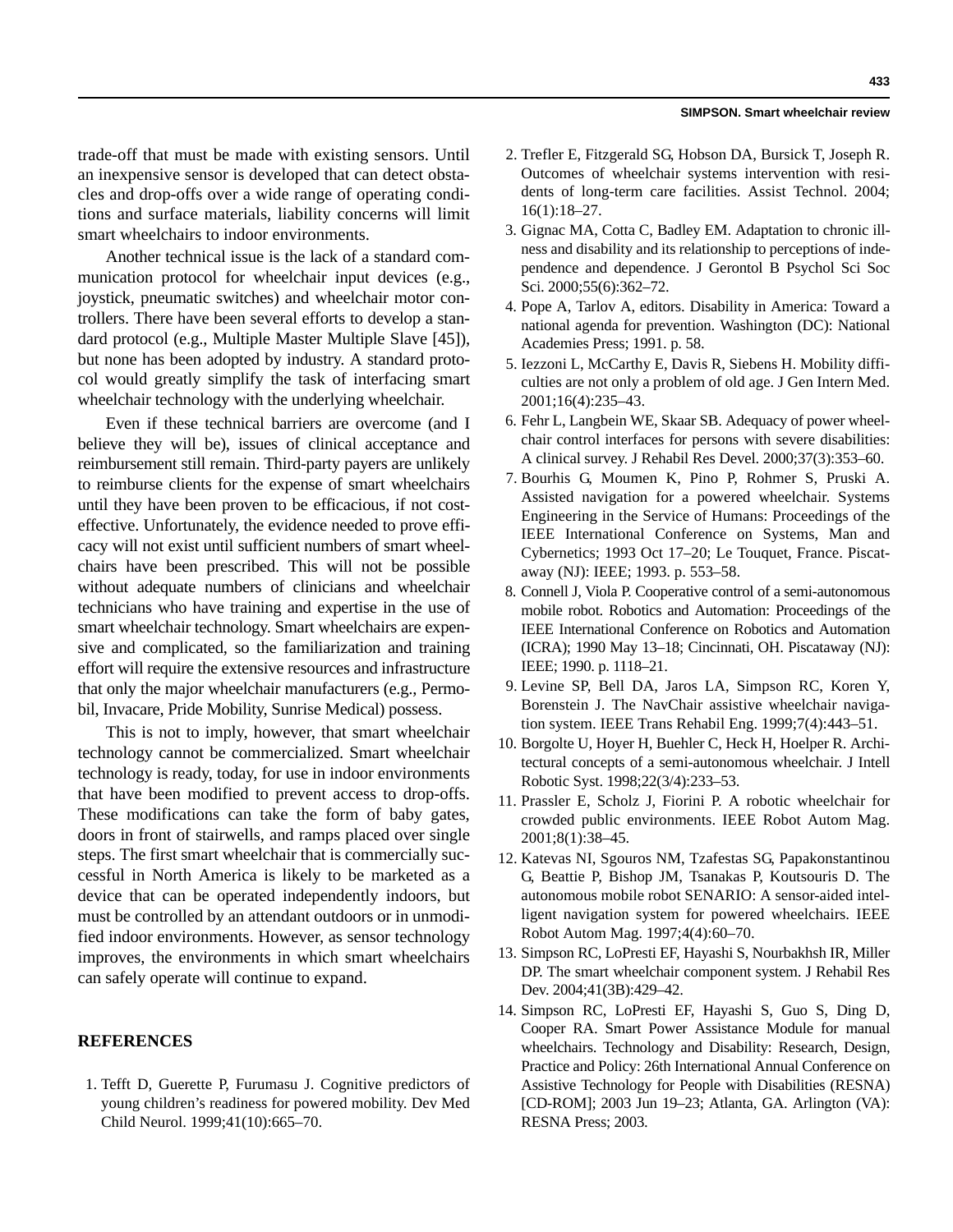- 15. Simpson RC, Poirot D, Baxter MF. The Hephaestus smart wheelchair system. IEEE Trans Neural Syst Rehabil Eng. 2002;10(2):118–22.
- 16. Miller DP, Slack MG. Design and testing of a low-cost robotic wheelchair prototype. Auton Robots. 1995;2(1): 77–88.
- 17. Mazo M. An integral system for assisted mobility. IEEE Robot Autom Mag. 2001;8(1):46–56.
- 18. Boy ES, Teo CL, Burdet E. Collaborative wheelchair assistant. Proceedings of the 2002 IEEE/RSJ International Conference on Intelligent Robots and Systems (IROS); 2002 Sep 30–Oct 5; Lausanne, Switzerland. Piscataway (NJ): IEEE; 2002. p. 1511–16.
- 19. Cooper RA, Fitzgerald SG, Boninger ML, Prins K, Rentschler AJ, Arva J, O'Connor T. Evaluation of a pushrim activated power assisted wheelchair. Arch Phys Med Rehabil. 2001;82(5):702–8.
- 20. Cooper R, Corfman T, Fitzgerald S, Boninger M, Spaeth D, Ammer W, Arva J. Performance assessment of a pushrim activated power assisted wheelchair. IEEE Trans Control Syst Technol. 2002;10(1):121–26.
- 21. Cagigas D, Abascal J. Hierarchical path search with partial materialization of costs for a smart wheelchair. J Intell Robotic Sys. 2004;39(4);409–31.
- 22. Yanco HA. Wheelesley, a robotic wheelchair system: indoor navigation and user interface. In: Mittal VO, Yanco HA, Aronis J, Simpson RC, editors. Lecture notes in artificial intelligence: Assistive technology and artificial intelligence: Applications in robotics, user interfaces and natural language processing. Heidelburg (Germany): Springer-Verlag; 1998. p. 256–68. (Lecture notes in computer science; vol 1458.)
- 23. Kuno Y, Shimada N, Shirai Y. Look where you're going [robotic wheelchair]. IEEE Robot Autom Mag. 2003;10(1); 26–34.
- 24. Matsumoto Y, Ino T, Ogasawara T. Development of intelligent wheelchair system with face- and gaze-based interface. Proceedings of the 10th IEEE International Workshop on Robot and Human Interactive Communication (RO-MAN); 2001 Sep 18–21; Bordeaux-Paris, France. Piscataway (NJ): IEEE; 2001. p. 262–67.
- 25. McGuire WR. Voice operated wheelchair using digital signal processing technology. Proceedings of the 22nd Annual International Conference on Assistive Technology for People with Disabilities (RESNA); 1999 June 25–29; Long Beach, CA. Arlington (VA): RESNA Press; 1999. p. 364–66.
- 26. Miller GE, Brown TE, Randolph WR. Voice controller for wheelchairs. Med Biol Eng Comput. 1985;23(6):597–600.
- 27. Clark JA, Roemer RB. Voice controlled wheelchair. Arch Phys Med Rehabil. 1977;58(4):169–75.
- 28. Amori RD. Vocomotion—An intelligent voice-control system for powered wheelchairs. Proceedings of the RESNA 1992 Annual Conference (RESNA); 1992 Jun 6–11; Toronto, Canada. Arlington (VA): RESNA Press; 1992. p. 421–23.
- 29. Simpson RC, Levine SP. Voice control of a powered wheelchair. IEEE Trans Neural Syst Rehabil Eng. 2002;10(2): 122–25.
- 30. Lankenau A, Röfer T. A versatile and safe mobility assistant. IEEE Robot Autom Mag. 2001;8(1):29–37.
- 31. Gomi T, Griffith A. Developing intelligent wheelchairs for the handicapped. In: Mittal VO, Yanco HA, Aronis J, Simpson RC, editors. Lecture notes in artificial intelligence: Assistive technology and artificial intelligence: Applications in robotics, user interfaces and natural language processing. Heidelburg (Germany): Springer-Verlag; 1998. p. 150–78. (Lecture notes in computer science; vol 1458.)
- 32. Yoder JD, Baumgartner ET, Skaar SB. Initial results in the development of a guidance system for a powered wheelchair. IEEE Trans Rehabil Eng. 1996;4(3):143–51.
- 33. Moon I, Lee M, Ryu J, Mun M. Intelligent robotic wheelchair with EMG-, gesture-, and voice-based interfaces. Proceedings of the 2003 IEEE/RSJ International Conference on Intelligent Robots and Systems (IROS); 2003 Oct 27–31; Las Vegas, NV. Piscataway (NJ): IEEE; 2003. p. 3453–58.
- 34. Bugmann G, Koay KL, Barlow N, Phillips M, Rodney D. Stable encoding of robot trajectories using normalised radial basis functions: Application to an autonomous wheelchair. Proceedings of the 29th International Symposium on Robotics (ISR '98); 1998 Apr 27–30; Birmingham, UK. Coventry (UK): BARA; 1998.
- 35. Chow HN, Xu Y, Tso SK. Learning human navigational skill for smart wheelchair. Proceedings of the 2002 IEEE/ RSJ International Conference on Intelligent Robots and Systems (IROS); 2002 Sep 30–Oct 5; Lausanne, Switzerland. Piscataway (NJ): IEEE; 2002. p. 996–1001.
- 36. Brooks R. A robust layered control system for a mobile robot. IEEE J Robot Autom. 1986;2(1):14–23.
- 37. Li X, Zhao X, Tan T. A behavior-based architecture for the control of an intelligent powered wheelchair. Proceedings of the 9th IEEE International Workshop on Robot and Human Interactive Communication (RO-MAN 2000); 2000 Sep 27–29; Osaka, Japan. Piscataway (NJ): IEEE; 2000. p. 80–83.
- 38. Seki H, Kobayashi S, Kamiya Y, Hikizu M, Nomura H. Autonomous/semi-autonomous navigation system of a wheelchair by active ultrasonic beacons. Robotics and Automation: Proceedings of the IEEE International Conference on Robotics and Automation (ICRA); 2000 Apr 24–28; San Francisco, CA. Piscataway (NJ): IEEE; 2000. p. 1366–71.
- 39. Parikh SP, Rao RS, Jung SH, Kumar V, Ostrowski JP, Taylor CJ. Human robot interaction and usability studies for a smart wheelchair. Proceedings of the 2003 IEEE/RSJ International Conference on Intelligent Robots and Systems (IROS); 2003 Oct 27–31; Las Vegas, NV. Piscataway (NJ): IEEE; 2003. p. 3206–11.